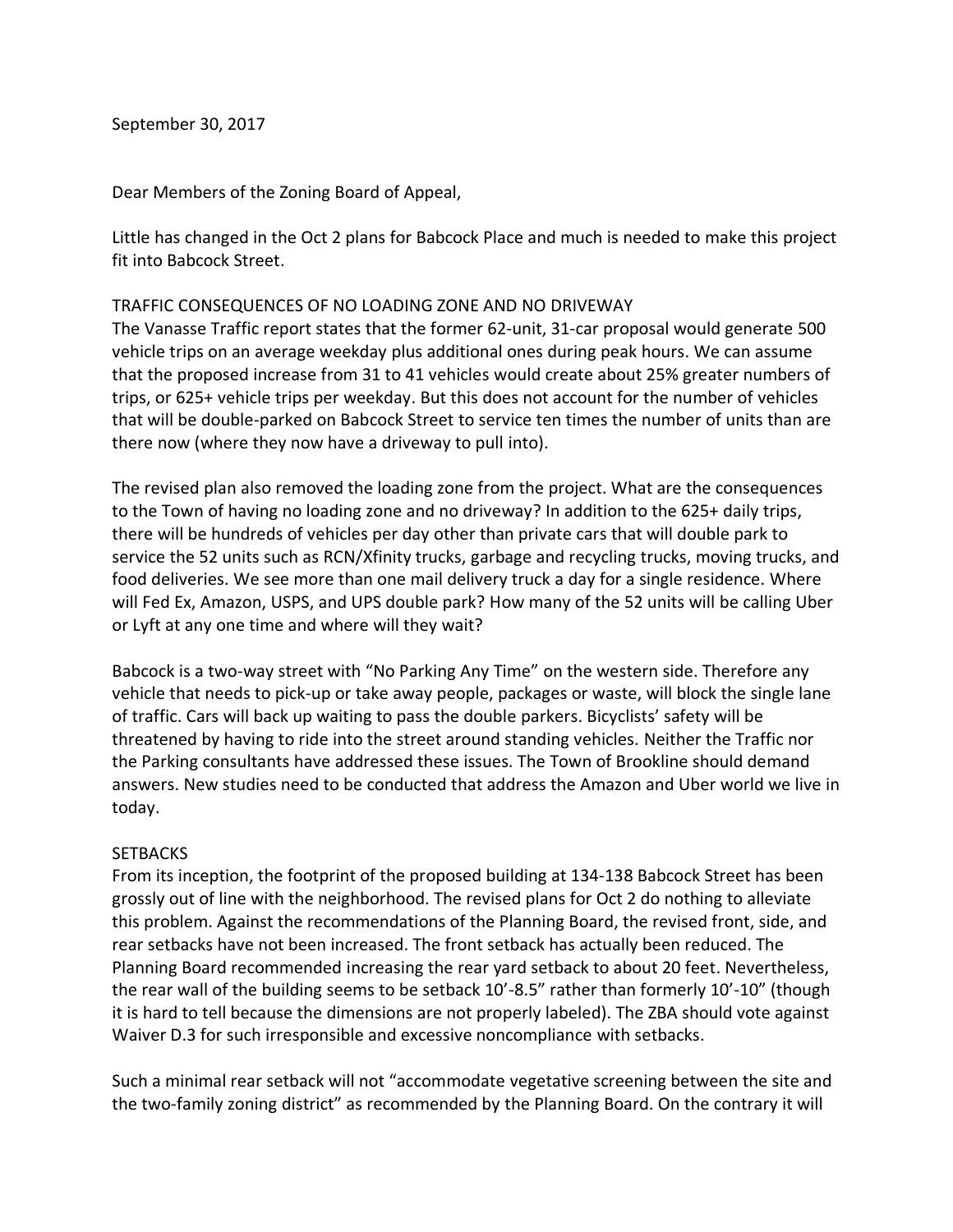degrade and likely destroy the root systems of 21 large trees growing near the rear property line that provide this screening, as well as providing soil stability, habitat, the sequestering of carbon dioxide and release of oxygen. (See Appendices)

Maria Morelli asked the architects to use better software modeling for increased 3D accuracy and readability. She and others have asked repeatedly for accurate topography. Instead this building has been designed independently of the site. In the renderings, the site is little more than wavering green, with non-existent trees and canopies in which the floating building sits. From Babcock Street, the building spreads its enormous footprint, flattening the ground for 130' to the back and more than 100' to the sides. The result of such a massive excavation will be retaining walls on three sides containing the massive cut because there is not enough of a setback to return to the existing grade. These retaining walls are evidence that the building is oversized and wasn't designed for the site. There is no grading plan so we have no idea how high the retaining walls will be or how steeply the soil will be sloped up outside them. We know there's little room to grow plants to stabilize them. We don't know how it will look because the renderings depict bright green hills. Don't be fooled. Ask the architects to build a model illustrating the exact conditions outside the building or deny the waivers.

#### ARCHITECTURE

Yes, even a front door that leads to a parking garage is an improvement over the central garage doors (except to the future residents). The former commercial-looking building has taken on the costume of a single-family home with double-hung windows and an eyebrow of a roof more than 55' above the sidewalk. But the costume has been so massively inflated, large enough to fill half a football stadium, that it has lost its reference. It doesn't belong on Babcock Street.

Your charge is to determine *whether* and to what extent local bylaws and regulations should be waived. Because the Town has made significant progress to achieving the 10% "housing unit minimum," the ZBA's role in this project is different than with other projects that have come before you. You have more authority to deny waivers because the Town's "local concerns" can be afforded more weight than in the past. I hope you will exercise your authority, express our serious local concerns and deny or restrict many of the project waivers.

Thank you for the work you are doing for the Town, Gina Crandell, TMM8 117 Stedman Street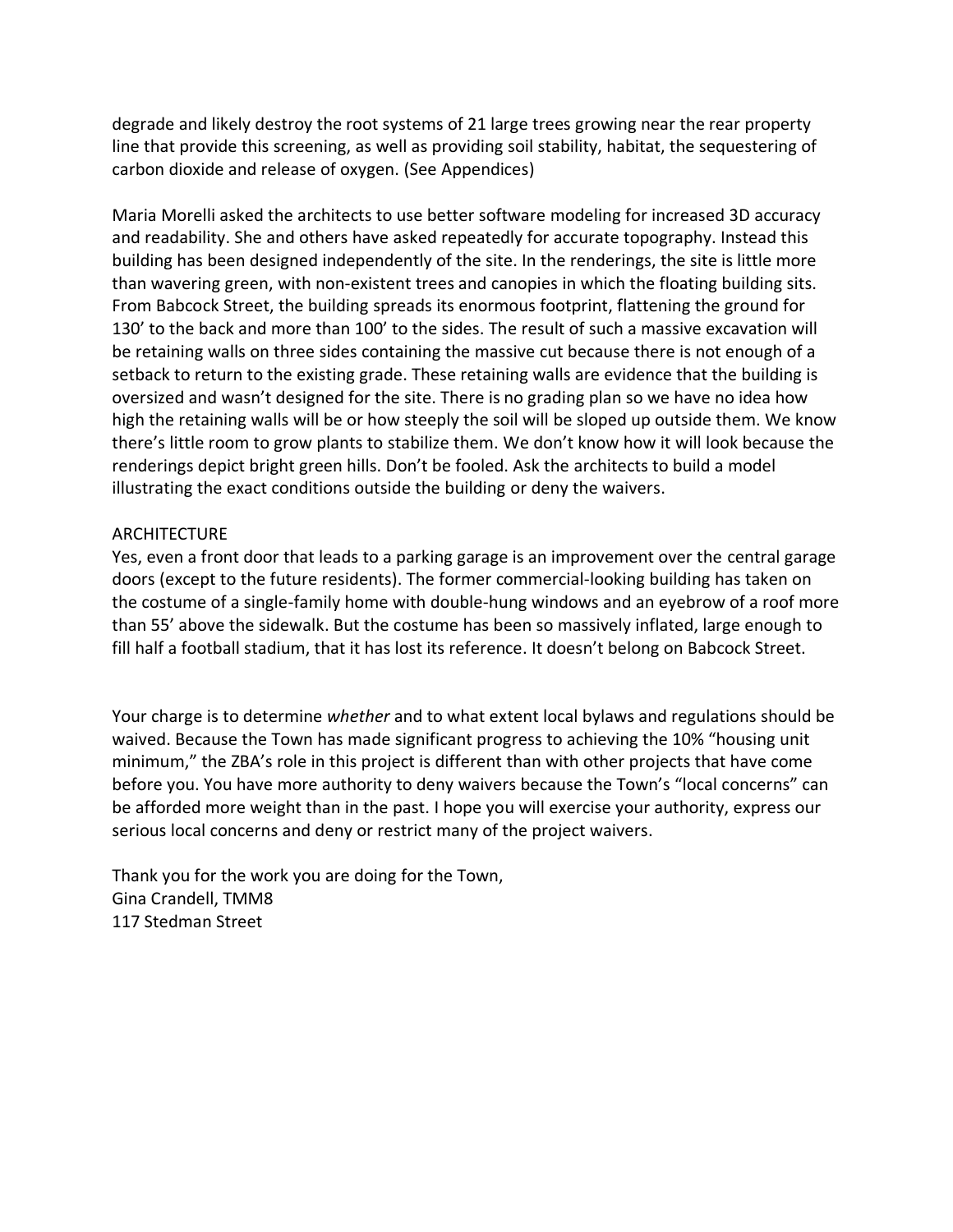# APPENDIX 1 **21 TREES LOCATED WITHIN 14' OF THE PROPERTY LINE OF 134-138 BABCOCK STREET, WHOSE ROOT SYSTEMS WILL BE DESTROYED OR SEVERELY DAMAGED BY CONSTRUCTION. (BASED ON A SURVEY FROM 9/5/2017.)**